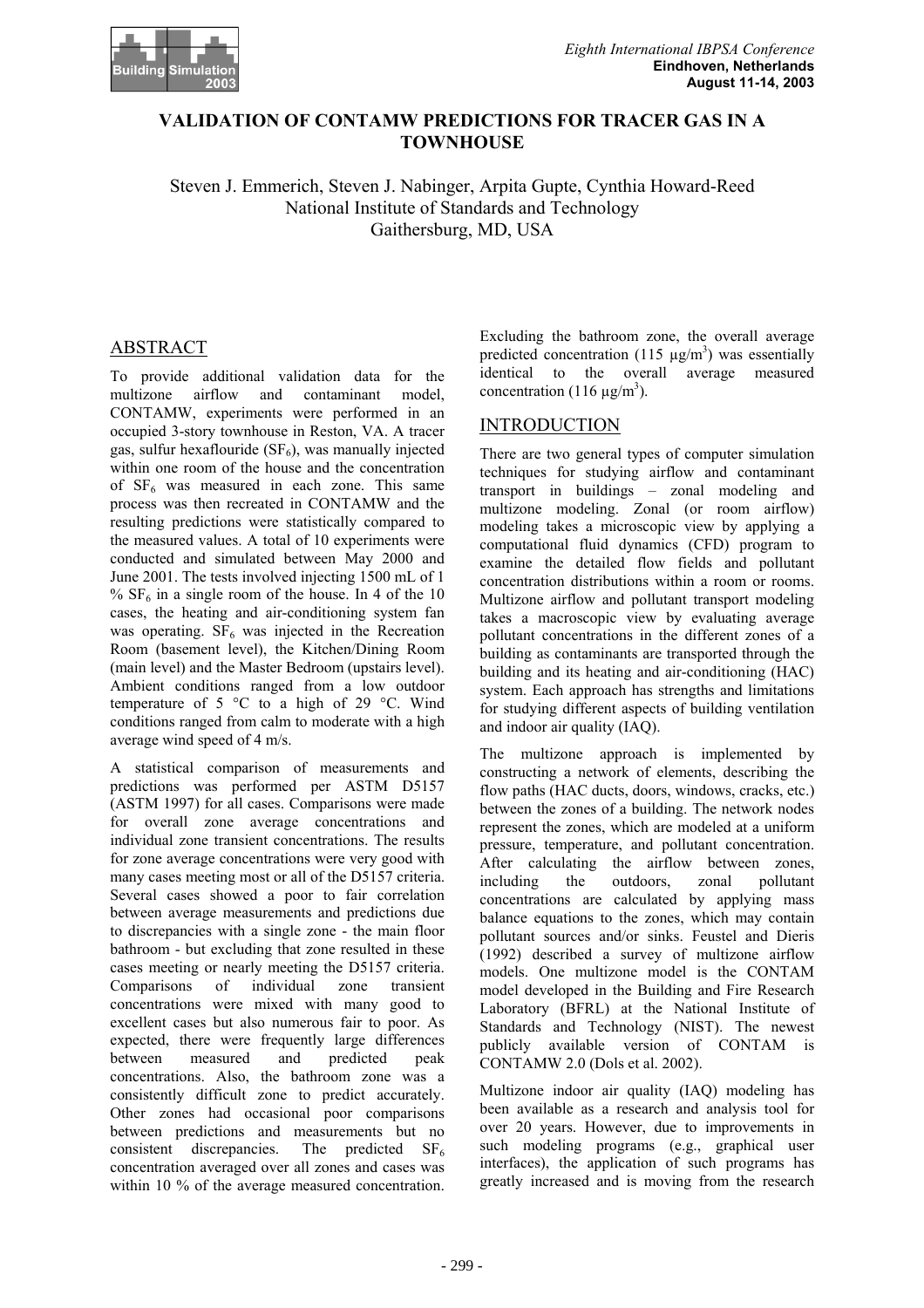world to a broader audience. This has, in turn, increased the need for establishing the validity of these models.

This paper describes experiments and simulations performed to evaluate the capability to accurately simulate tracer gas concentrations with a multizone airflow and IAQ model, in this case CONTAMW. Measurements of tracer gas concentrations were performed in a multizone townhouse. Additional detail on the experiments and simulations may be found in a separate report (Emmerich et al. 2003).

### EXPERIMENTAL PROCEDURE

### **Test House**

The test house is a three-story end-unit townhouse with an approximate floor area of 50  $m<sup>2</sup>$  per level and an approximate overall volume of  $400 \text{ m}^3$ . The townhouse is located 35 km NW of Washington, D.C. The townhouse has a partial basement consisting of a pantry, utility room, bathroom, and recreation room with walkout patio. The middle level consists of a kitchen, dining room, living room, and bathroom. The top level contains four bedrooms and two bathrooms (Figure 1). The townhouse's heating and air-conditioning (HAC) system uses 100% recirculated air and its ductwork does not enter the attic, resulting in no direct duct leakage to or from outside. Two blower door tests (ASTM E779) were performed (May 1999 and July 2000) to assess the envelope leakage of the house. The closed house air change rate at 50 Pa averaged  $14.2 h<sup>-1</sup>$  with an effective leakage area of  $1121 \text{ cm}^2$  at 4 Pa.

#### **Instrumentation**

Tracer gas, sulfur hexafluoride  $(SF_6)$ , concentrations were measured using an automated tracer gas measurement system consisting of a PC-based data acquisition and control system and a gas chromatograph (GC) with an electron capture detector (ECD). The GC-ECD was used to determine  $SF_6$  concentrations over a range of about 30  $\mu$ g/m<sup>3</sup> to 900  $\mu$ g/m<sup>3</sup> (5 ppb(v) to 150 ppb(v)) with an accuracy of approximately 2 %. The tracer gas system uses a ten-port sample valve to sample air at ten indoor locations every 10 minutes. The sample locations included the utility and recreation rooms on the basement level, kitchen, bathroom, and living rooms on the main level, master bedroom and two offices on the upstairs level, the attic, and the central return of the HAC system as seen on the test house floorplan shown in Figure 1. Most single point sample probes were located near the wall and many near the floor. Early measurements found no  $SF<sub>6</sub>$  in the outdoor air; the outdoor concentration of  $SF<sub>6</sub>$  was assumed to be zero for the remainder of the effort.

Indoor and outdoor temperatures were measured with thermistors having an uncertainty of about 0.4 °C. Wind speed and direction were measured using a sonic anemometer installed on the townhouse roof about 2 m above the crest of the roof.

A hot wire anemometer (HWA) with an uncertainty of 2.5 % was mounted at a point representative of the average velocity in the return duct to monitor duct airflow velocity during the tests. The average measured supply flow was 530 L/s and the average



*Figure 1 Schematic Floorplan of Townhouse*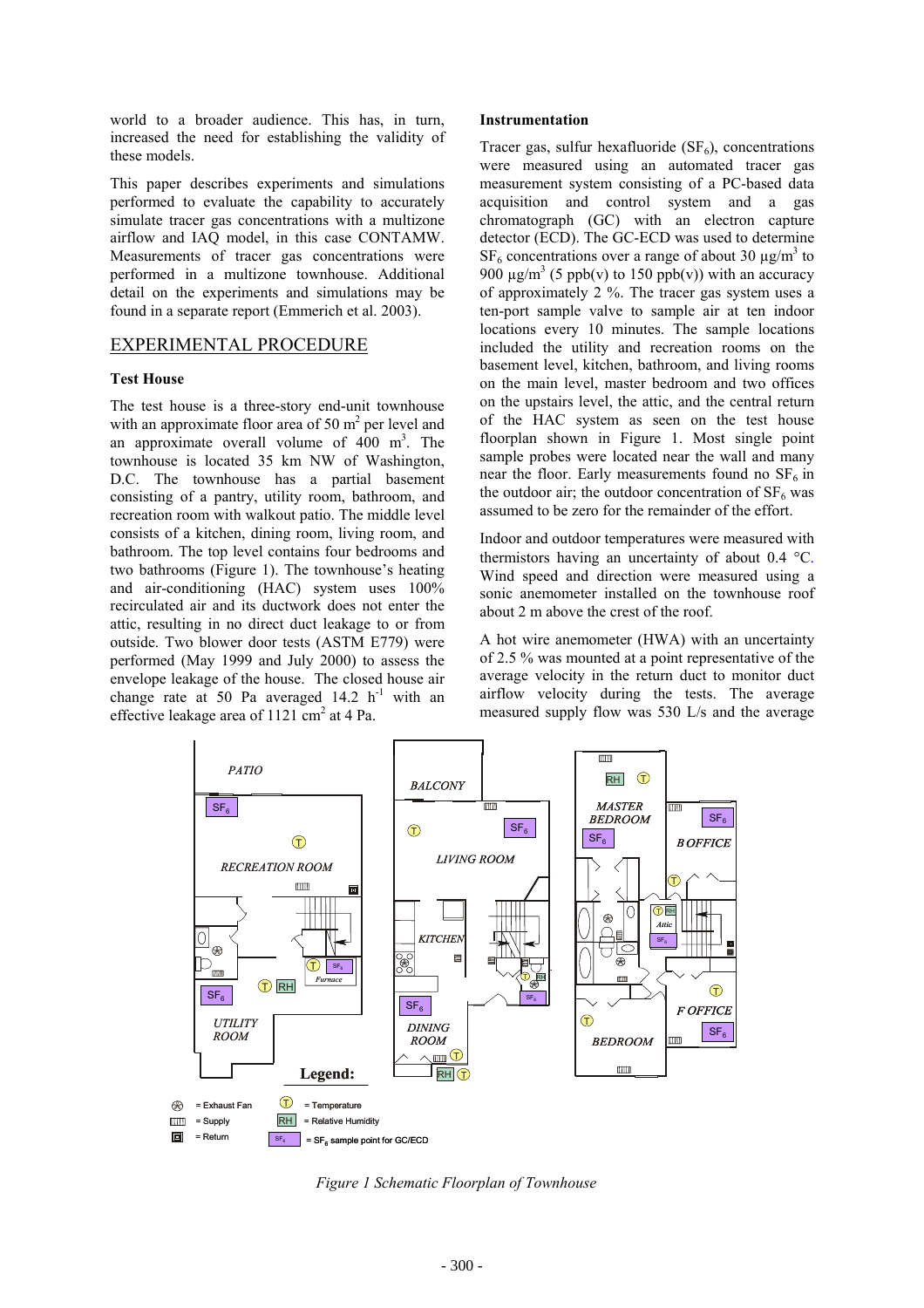

*Figure 2 CONTAMW Sketchpad of Townhouse* 

measured return flow was 675 L/s. While the HAC system was operating, a balometer with an estimated accuracy of 10 % was used to measure the individual HAC system supply flows. After accounting for flows that were not measurable, the sum of measured supplies agreed reasonably well with the results of the traverse test. The CONTAMW simple air handling system (AHS) model was used to implement supply airflows based on the balometer measurements in the model. Attempts were made to measure the system return flows with the balometer also, however, accurate measurements were not possible due to the locations and magnitudes of those flows. Therefore, the total modeled system supply flow of 580 L/s was distributed equally between the 3 system returns shown in Figure 1. Since a system duct leakage test confirmed the presence of significant leakage, a 19 L/s supply duct leak located in the utility room was also included in the model.

# SIMULATION PROCEDURE

The graphical representation of the three main floors of the test house as it appears in CONTAMW is shown in Figure 2. The townhouse attic was included in the model as a single zone but is not shown. The layout of the townhouse within CONTAMW and the division of the zones (including those not labeled) were set to represent the actual floorplan of the townhouse as seen in Figure 1. The zones labeled in Figure 2 correspond to the zones in which the injections took place and locations of measured concentrations.

Individual air leakage elements were created in CONTAMW based on best estimate values from Table 26-1 of the ASHRAE Handbook of Fundamentals (ASHRAE 2001). Then, the total leakage was adjusted such that the resulting flows from a simulated blower door test matched those from the real blower door test mentioned earlier.

To account for the effect of wind on a building, CONTAMW requires user inputs for a wind pressure modifier to account for local terrain effects and a

wind pressure profile to account for relative wind direction (see Dols et al. 2000 for details on modeling wind effects in CONTAMW). Since the townhouse is almost surrounded by tall trees, the CONTAMW default wind pressure modifiers for an urban location were used. This decision was supported by the observation that wind has a minimal impact on infiltration in the house (Wallace 2002). The wind pressure profile was based on Figure 16.6 of the ASHRAE Handbook of Fundamentals (ASHRAE 2001).

A sample CONTAMW project file with all leakage elements, air handling system flows, and wind pressure data is available on the NIST Multizone Modeling Website at www.bfrl.nist.gov/IAQanalysis.

# RESULTS

## **Statistical Evaluation of Model Predictions**

The tracer gas predictions were compared with measured values using ASTM D5157 Standard Guide for Statistical Evaluation of Indoor Air Quality Models. This standard presents quantitative and qualitative tools for evaluation of IAQ models (ASTM 1997). It provides guidance in choosing data sets for model evaluation and focuses on evaluating the accuracy of indoor concentrations predicted by a model. The data sets collected during this study meet the ASTM D5157 criteria for model evaluation, as they are entirely independent of the data used to develop the model and to estimate model inputs. Also, the data are of sufficient temporal and spatial detail to evaluate the CONTAMW predictions of individual zonal tracer gas concentrations.

ASTM D5157 provides three statistical tools for evaluating the accuracy of IAQ model predictions and two additional statistical tools for assessing bias. Values for these statistical criteria are provided to indicate whether the model performance is adequate.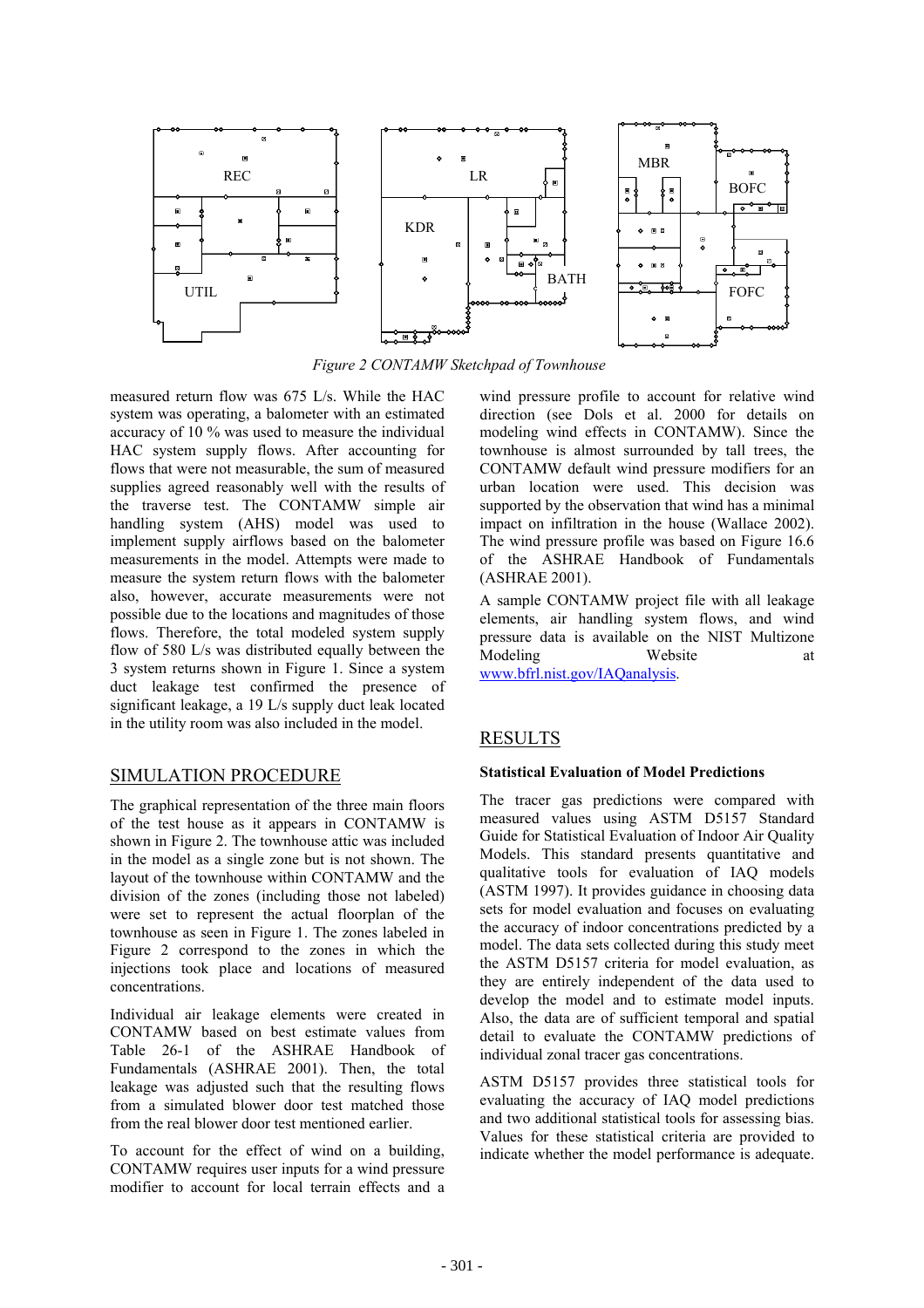The tools for assessing agreement between predictions and measurements include:

1) The correlation coefficient of predictions and measurements should be 0.9 or greater.

2) The line of regression between the predictions and measurements should have a slope between 0.75 and 1.25 and an intercept less than 25 % of the average measured concentration.

3) The normalized mean square error (NMSE) should be less than 0.25. The NMSE is calculated as:

$$
NMSE = \sum_{i=1}^{N} (C_{pi} - C_{oi})^{2} / 2 \overline{C}_{o} \overline{C}_{p} (8)
$$

where  $C_p$  is the predicted concentration and  $C_o$  is the observed concentration, and the over-bar represents an average over the N data points during the test period for each test case.

ASTM D5157 also provides two statistical measures of bias with values for judging adequate model performance. These measures of bias include:

1) Normalized fractional bias (FB) of the mean concentrations. Fractional bias should be 0.25 or lower and is calculated as:

$$
FB = 2(\overline{C}_p - \overline{C}_o) / (\overline{C}_p + \overline{C}_o)
$$
 (9)

2) Fractional bias based on the variance (FS) which should be 0.5 or lower. FS is calculated as:

$$
FS = 2(\sigma_p^2 - \sigma_o^2)/(\sigma_p^2 + \sigma_o^2)
$$
 (10)

where  $\sigma_p$  is the standard deviation of the predicted concentrations and  $\sigma_0$  is the standard deviation of the observed concentrations.

### **Comparison of Tracer Gas Predictions and Measurements**

A total of ten experiments were conducted and simulations performed under a variety of conditions during tests conducted between May 2000 and June 2001. The tests consisted of injecting 1500 mL of tracer gas  $(1\% SF_6)$  and measuring the concentration for two to six hours. The suggested ASTM D5157 statistical criteria were evaluated for both individual zone transient concentrations and overall zone average concentrations for the entire testing period for all cases. Two of the ten cases are shown and discussed below, one with the HAC fan on and one without.

 $Case # 2$ 



*Figure 3 Predicted and Measured Concentrations for Case #2* 

Case #2 involved an injection in the KDR zone with the HAC system off. The average outdoor temperature was warm at  $24.4 \degree C$  and the average wind speed was 1.3 m/s. The measured and predicted  $SF<sub>6</sub>$  concentrations for the individual zones are shown in Figure 3.

Table 1 presents the average observed concentration  $(C_0)$ , average predicted concentration  $(C_p)$ , standard deviation of observed concentrations  $(\sigma_0)$ , standard deviation of predicted concentrations  $(\sigma_n)$ , correlation coefficient (R), regression slope (m), regression intercept divided by the average observed concentration  $(b/C_0)$ , normalized mean square error (NMSE), fractional bias of the mean concentrations (FB), and fractional bias based on the variance (FS) for the individual zone transient concentrations – recreation room (REC), utility room (UTIL), living room (LR), kitchen/dining room (KDR), master bedroom (MBR), back office (BOFC), front office (FOFC), main floor bathroom (BATH), and attic (ATC). The last row of the table presents the average of the nine zone concentrations (not weighted by zone size) and the statistical parameters for the timeaveraged zone concentrations. The bold values in the table are those that met the D5157 suggested criteria.

Based on statistical parameters, this case resulted in fair overall agreement between measured and predicted values. Specifically, the values for R, m, and FS calculated for the comparison of average zone concentrations all fall outside the ASTM D5157 suggested limits. However, much of the discrepancy is due to a single zone, BATH, which was a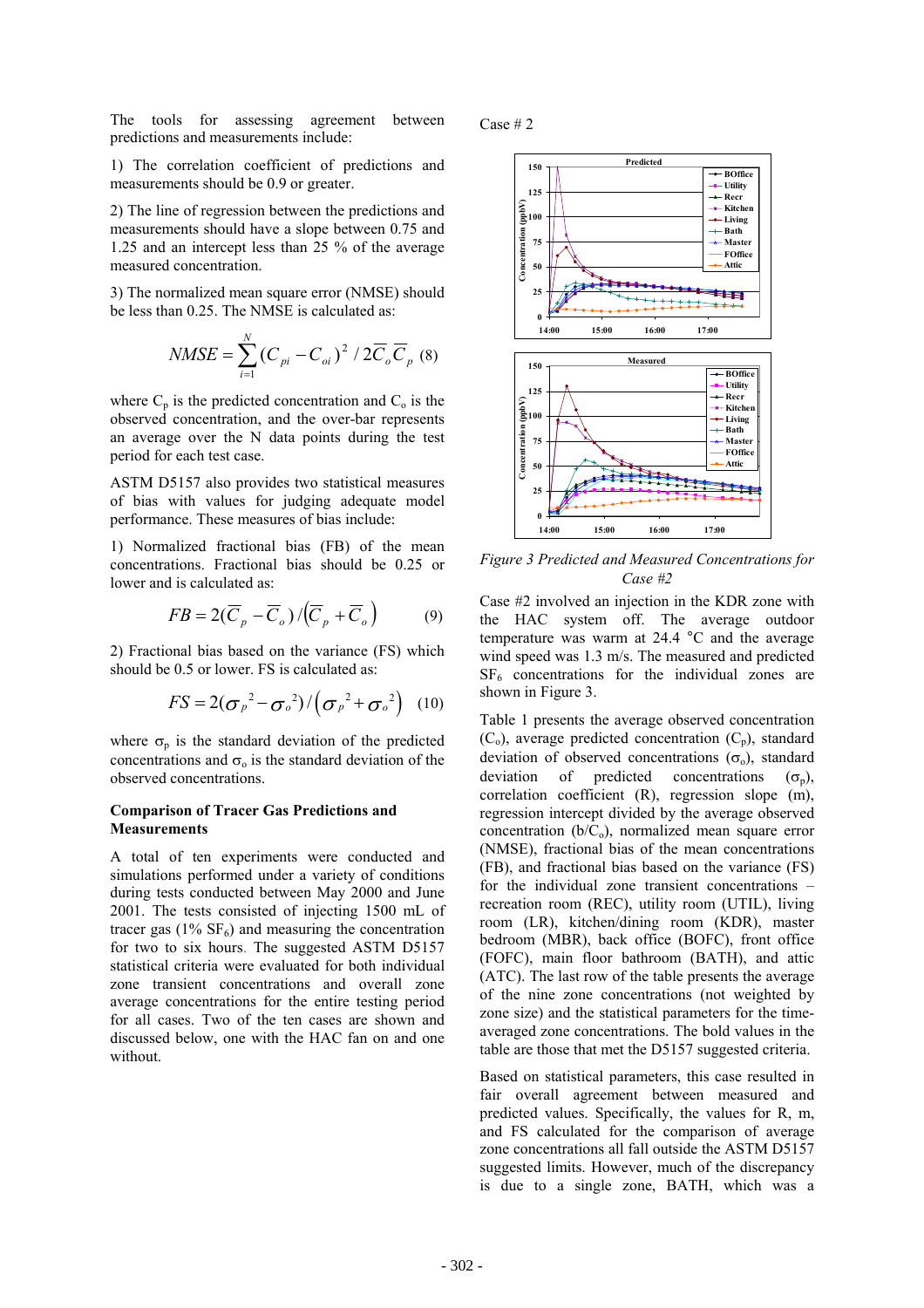| Zone                             | $C_{o}$ | $C_p$ | $\sigma_{o}$ | $\sigma_{p}$ | R    | m    | $b/C_0$ (%) | <b>NMSE</b> | <b>FB</b> | <b>FS</b> |
|----------------------------------|---------|-------|--------------|--------------|------|------|-------------|-------------|-----------|-----------|
| <b>REC</b>                       | 28.2    | 24.7  | 8.8          | 8.7          | 0.97 | 0.95 | $-7.7$      | 0.02        | $-0.13$   | $-0.03$   |
| <b>UTIL</b>                      | 20.6    | 25.0  | 5.9          | 8.4          | 0.99 | 1.4  | $-19$       | 0.05        | 0.19      | 0.66      |
| LR                               | 50.6    | 32.6  | 30           | 14           | 0.98 | 0.47 | 17          | 0.33        | $-0.43$   | $-1.2$    |
| KDR (inj. zone)                  | 48.7    | 37.6  | 24           | 29           | 0.81 | 0.98 | $-21$       | 0.21        | $-0.26$   | 0.39      |
| <b>MBR</b>                       | 31.2    | 26.1  | 10           | 7.3          | 0.96 | 0.67 | 17          | 0.05        | $-0.17$   | $-0.69$   |
| <b>BOFC</b>                      | 32.1    | 26.5  | 10           | 7.4          | 0.95 | 0.67 | 15          | 0.05        | $-0.19$   | $-0.67$   |
| <b>FOFC</b>                      | 29.4    | 26.4  | 11           | 7.4          | 0.85 | 0.58 | 32          | 0.05        | $-0.11$   | $-0.73$   |
| <b>BATH</b>                      | 34.8    | 18.0  | 13           | 7.8          | 0.73 | 0.43 | 8.2         | 0.56        | $-0.64$   | $-0.96$   |
| <b>ATC</b>                       | 13.9    | 8.0   | 3.4          | 1.8          | 0.64 | 0.34 | 24          | 0.34        | $-0.52$   | $-1.1$    |
| Average<br><b>Concentrations</b> | 32.2    | 25.0  | 12           | 8.4          | 0.81 | 0.57 | 20          | 0.12        | $-0.25$   | $-0.67$   |

*Table 1 Statistical Parameters for Case # 2*

particularly difficult zone to model for test cases with the HAC fan off. Excluding the BATH zone from consideration increases R to 0.9 for the average concentrations and also brings all the other statistical parameters very close to the ASTM suggested limits. On average, the model under-predicts the zone average concentrations by about 20 % and, as Figure 3 shows, predicts mixing throughout the house to occur more quickly than measured.

One possible explanation for the under-prediction in he BATH zone is too much air leakage in the model with predicted infiltration in this zone much higher than any other zone. Although the BATH zone has the most wall area relative to the zone volume and therefore higher infiltration may be expected, the difference seems larger than it should be. However, no measurements were made to characterize the leakiness of individual zones. Also, the airflow element connecting the BATH zone to the adjacent hallway in the model is a two-way airflow element that estimates mixing between the zones based on the temperature difference between the zones. For this case, the average temperature difference between the indoor and outdoor is only 0.2 °C and between zones is only 0.3 °C.

Despite the injection occurring in the KDR zone, the measured peak concentration in the LR zone was higher. This result is not too surprising as the measurement locations for the two zones (near the east wall of the LR and the west wall of the KDR) were nearly the same distance from the injection location in the middle of the kitchen space of the KDR zone.





*Figure 4 Predicted and Measured Concentrations for Case #7* 

Case #7 involved an injection in the REC zone with the HAC system operating during cold ambient conditions (6.7 °C). The measured and predicted transient zone concentrations are shown in Figure 4 and the D5157 statistical parameters are presented in Table 2. In this case, and in others, when the HAC system was on, the KDR zone was excluded from statistical analysis because the measuring point in this zone was located directly above the supply vent. With the system on, the measured values were not indicative of zone concentrations and therefore were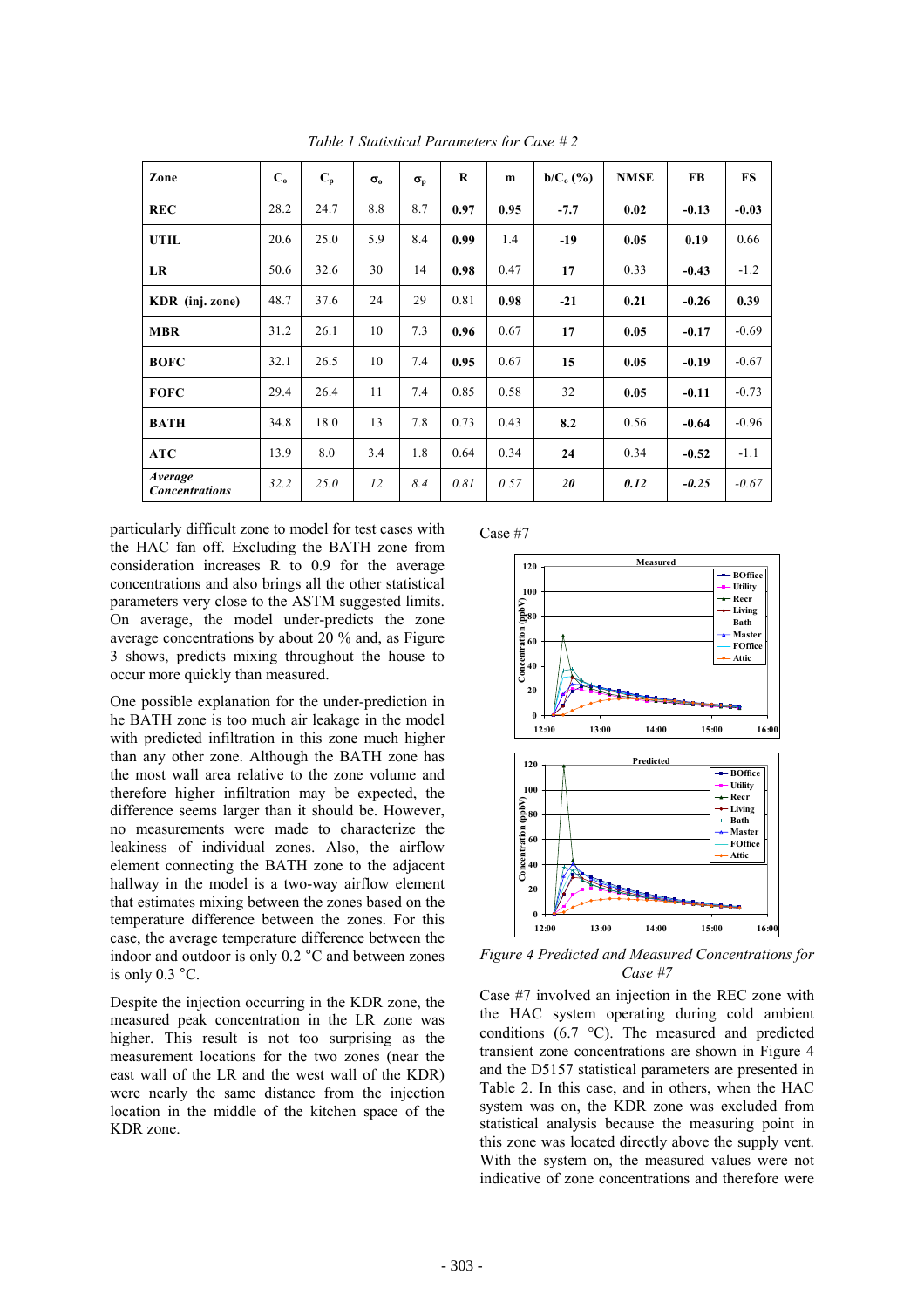| Zone                             | $C_{0}$ | $C_p$ | $\sigma_{o}$ | $\sigma_{p}$ | $\bf{R}$ | m      | $b/C_0$ (%)  | <b>NMSE</b> | FB      | <b>FS</b> |
|----------------------------------|---------|-------|--------------|--------------|----------|--------|--------------|-------------|---------|-----------|
| REC (inj. zone)                  | 15.3    | 18.9  | 13           | 25           | 0.98     | 1.8    | -60          | 0.52        | 0.21    | 1.1       |
| <b>UTIL</b>                      | 11.8    | 11.2  | 5.5          | 5.8          | 0.87     | 0.91   | 4.3          | 0.06        | $-0.05$ | 0.09      |
| LR                               | 13.8    | 14.1  | 7.6          | 8.0          | 0.96     | 1.0    | $\mathbf{0}$ | 0.02        | 0.02    | 0.12      |
| <b>KDR</b>                       | 12.1    | 14.3  | $\ast$       | $\ast$       | $\ast$   | $\ast$ | *            | $\ast$      | $\ast$  | *         |
| <b>MBR</b>                       | 14.5    | 16.3  | 6.7          | 10           | 0.94     | 1.4    | $-32$        | 0.10        | 0.12    | 0.82      |
| <b>BOFC</b>                      | 13.9    | 16.0  | 6.3          | 9.0          | 0.94     | 1.4    | $-20$        | 0.08        | 0.14    | 0.69      |
| <b>FOFC</b>                      | 15.2    | 16.0  | 8.3          | 9.6          | 0.96     | 1.1    | $-4.8$       | 0.04        | 0.05    | 0.28      |
| <b>BATH</b>                      | 15.7    | 14.4  | 9.5          | 10           | 0.99     | 1.0    | $-12$        | 0.01        | $-0.08$ | 0.09      |
| <b>ATC</b>                       | 9.34    | 8.34  | 3.9          | 3.5          | 0.94     | 0.83   | 5.9          | 0.04        | $-0.11$ | $-0.23$   |
| Average<br><b>Concentrations</b> | 13.5    | 14.5  | 2.1          | 3.1          | 0.86     | 1.3    | $-21$        | 0.02        | 0.06    | 0.74      |

*Table 2 Statistical Parameters for Case #7*

excluded. As expected with HAC system on, there was very good agreement between predictions and measurements for both individual zone transient concentrations and zone average concentrations. Just a few parameters fell outside the D5157 criteria and mostly not by much. In addition the predicted and measured concentrations in the HAC central return agreed very well with a correlation coefficient of 1.0 and overall average predicted concentration exceeding measured by less than 10 %.

There is a large difference between measured and predicted peak concentrations for this case and most others. There are several reasons for this. First, since there was no attempt to mix the tracer gas once injected into a zone, peak values measured may not be representative of the entire zone. Also, neither experiments nor simulations were specifically designed to account for short-term peaks. Effort was made to match the timing of the predicted peak concentrations to measured values, but only within about ten minutes.

## DISCUSSION

Table 4 summarizes the statistical parameters calculated for all the cases. Agreement for the first two cases may be judged to be poor, however, the agreement for these cases suffers largely from significant under-prediction in the BATH zone. As expected, the agreement was consistently better for the cases with the HAC system operating. The

individual zone average concentrations from all cases are also plotted in Figure 5 to summarize the comparison of predictions and measurements. The predicted  $SF<sub>6</sub>$  concentration averaged over all zones and cases (not weighted by zone volume) was within 10 % of the average measured concentration. Excluding the bathroom zone, the overall average predicted concentration 115  $\mu$ g/m<sup>3</sup> (19.3 ppb(v)) was essentially identical to the overall average measured concentration 116  $\mu$ g/m<sup>3</sup> (19.5 ppb(v)).

There are some important factors to consider before drawing conclusions as to CONTAMW's modeling capability from these tests. As discussed previously (Emmerich 2001), an absolute validation of a complex building airflow model, such as CONTAMW, is impossible because the user can create an infinite variety of models. However, one important reason to perform experimental validation is to identify and hopefully eliminate large errors. For the situations modeled in this effort, no large errors in the CONTAMW model were identified.

It is also important to remember that the ASTM D5157 guide is a guideline not an ultimate arbiter of model accuracy. Rather than the specific parameters and criteria, its primary value may be to move model validation beyond the all too common and oversimplified analysis of "the measurements and predictions differed by  $X \frac{9}{9}$  and toward useful statistical analysis of model validation results.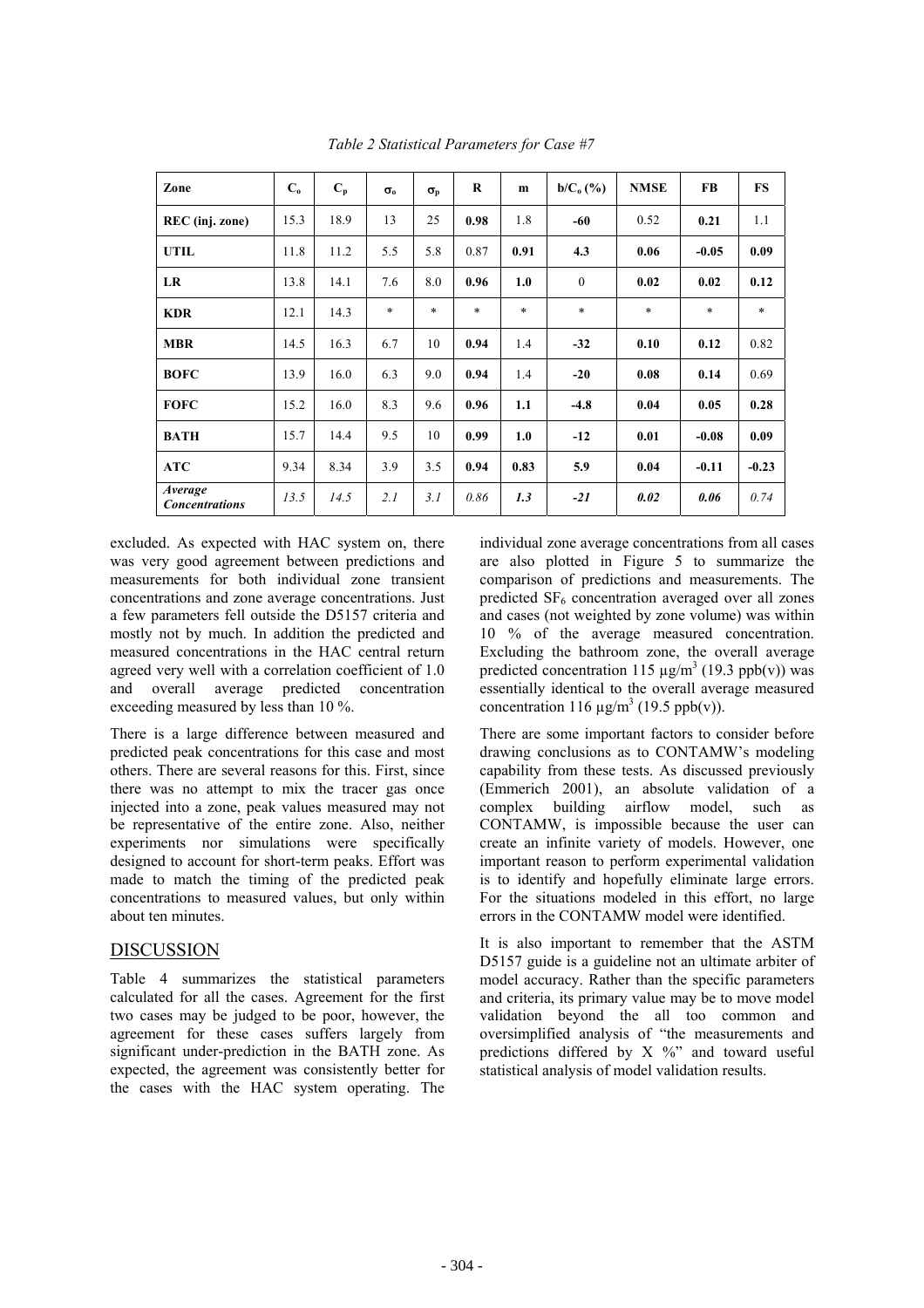

*Figure 5 Comparison of Predicted and Measured zone average concentrations for all cases* 

Additionally, some of the discrepancies between model predictions and experimental measurements are due to experimental limitations instead of model deficiencies. For example, this effort involved a fairly rich data set in terms of number of variables monitored and spatial and temporal detail. Still, after completing the simulation effort, one can identify additional measurements that would have been desirable. Specifically, the halls and stairs of the townhouse provide the prime pathways for contaminant transport for cases without the HAC system operating – having temperature and concentration measurements in these important zones would have been valuable. Also, as previously discussed, inaccuracies in experimental

measurements include much more than simply the instrument accuracy. All measurements reported here were a single point (often chosen to limit obtrusiveness to the occupants) that was used to represent an average room concentration. The ability of this single point measurement to represent the room is certainly questionable shortly after a major system perturbation (i.e., a quick injection of a large amount of tracer gas) or in the presence of continuous local disruption (i.e., location of a room sampling point in the path of ventilation supply air). Conduction of the experimental effort in an occupied home (although not occupied during the injection tests) presented the challenge of possessing less than complete control of the 'laboratory'.

The model, while quite detailed, could have been more so. The simple air-handling system option of CONTAMW was used rather than the detailed duct model option. While it is unlikely this modeling choice affected the HAC system on cases, it may have affected the HAC system off cases as the idle ducts can act as an important airflow pathways between zones that otherwise have little or no direct communication. Additionally, some of the cases may have been affected by the CONTAMW 1.0 limitation of constant zone temperatures. While the interior temperature for most zones was stable during most tests, there were situations such as the second test case when the temperature difference between the 3<sup>rd</sup> floor and the attic ranged from  $2^{\circ}$ C – 5  $^{\circ}$ C during the test. It would be interesting to repeat simulations for selected cases with the newest version of CONTAMW 2.0, which includes the capability of varying zone temperatures according to a schedule.

| Case | <b>HAC</b> | $C_{o}$ | $C_p$       | $\sigma_{o}$ | $\sigma_{\rm p}$ | R    | m    | $b/C_0(\%)$ | <b>NMSE</b> | FB      | <b>FS</b> |
|------|------------|---------|-------------|--------------|------------------|------|------|-------------|-------------|---------|-----------|
| 1    | Off        | 26.6    | <i>21.0</i> | 19           | 13               | 0.46 | 0.31 | 48          | 0.54        | $-0.24$ | $-0.73$   |
| 2    | Off        | 32.2    | 25.0        | 12           | 8.4              | 0.81 | 0.57 | <b>20</b>   | 0.12        | $-0.25$ | $-0.67$   |
| 3    | Off        | 18.9    | 16.4        | 10           | 7.6              | 0.56 | 0.41 | 45          | 0.24        | $-0.14$ | $-0.52$   |
| 4    | On         | 13.9    | 12.2        | 2.0          | 2.2              | 0.88 | 0.96 | $-8.2$      | 0.018       | $-0.13$ | 0.19      |
| 5    | Off        | 17.7    | 16.6        | 5.7          | 7.2              | 0.75 | 0.95 | $-1.5$      | 0.07        | $-0.07$ | 0.46      |
| 6    | On         | 17.9    | 16.7        | 2.5          | 3.2              | 0.96 | 1.2  | $-32$       | 0.01        | $-0.07$ | 0.51      |
| 7    | On         | 13.5    | 14.5        | 2.1          | 3.1              | 0.86 | 1.3  | $-21$       | 0.02        | 0.06    | 0.74      |
| 8    | Off        | 14.5    | 12.1        | 14           | 12               | 0.96 | 0.80 | 3.9         | 0.13        | $-0.17$ | $-0.36$   |
| 9    | Off        | 20.5    | 22.1        | 16           | 14               | 0.91 | 0.78 | 30          | 0.10        | 0.11    | $-0.30$   |
| 10   | On         | 20.9    | 26.5        | 6.9          | 10               | 0.96 | 1.4  | -16         | 0.08        | 0.23    | 0.74      |

**Table 3 Summary of Statistical Parameters for All Cases**